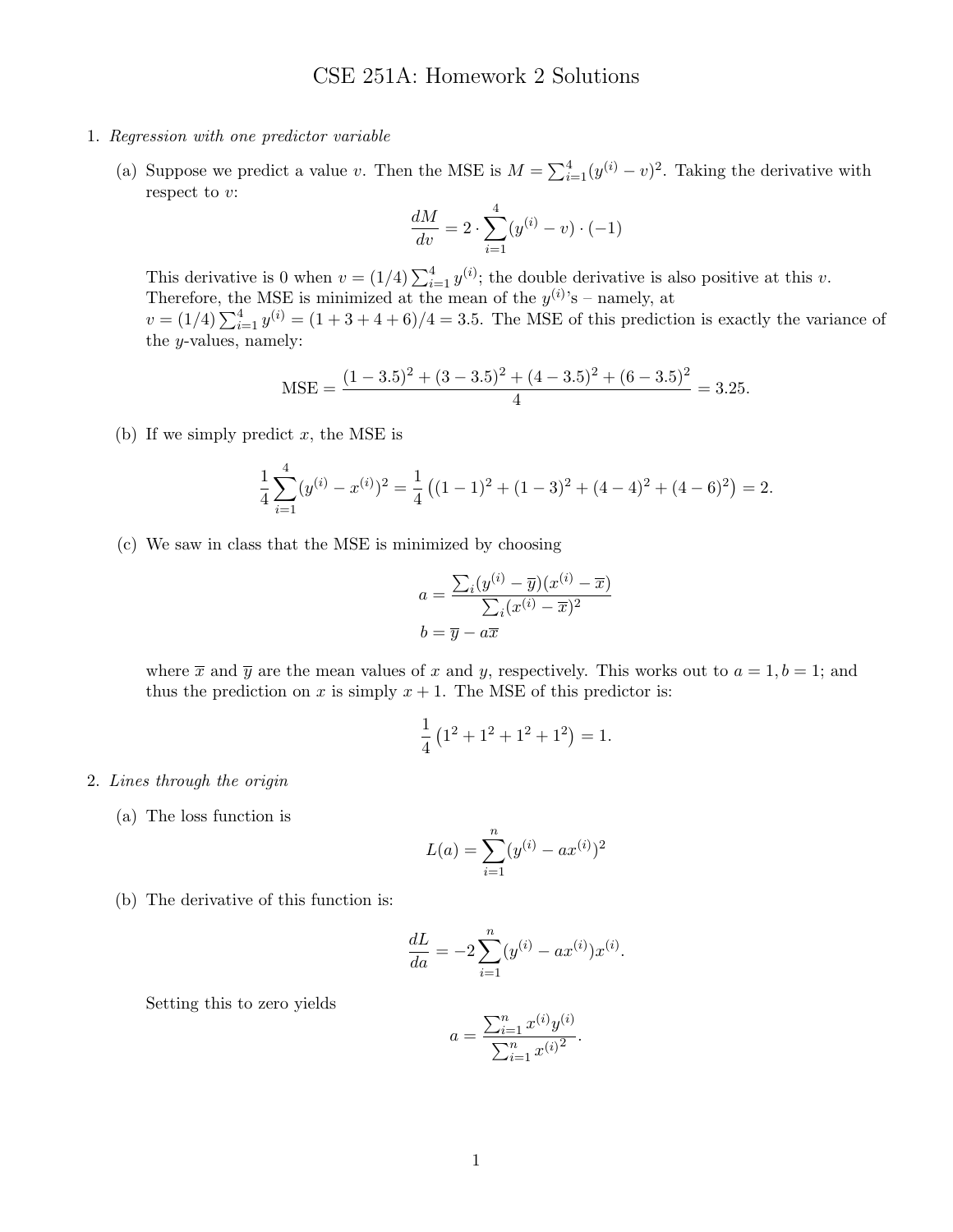3. (a) Suppose the best predictor is  $\sum_{i=1}^{5} a_i x_i + b$ . Then the expected MSE is:

$$
M = \mathbb{E}[(\sum_{i=1}^{5} a_i x_i + b - \sum_{i=1}^{10} x_i)^2]
$$

Taking the partial derivative with respect to each  $a_i$  and b and setting them to zero, we get:

$$
\frac{\partial M}{\partial a_i} = \mathbb{E}[((\sum_{j=1}^5 a_j x_j + b - \sum_{j=1}^{10} x_j) \cdot x_i] = 0, i = 1, ..., 5
$$
 (1)

$$
\frac{\partial M}{\partial b} = \mathbb{E}[((\sum_{i=1}^{5} a_i x_i + b - \sum_{i=1}^{10} x_i) \cdot 1] = 0 \tag{2}
$$

Simplifying equation 2, we get that:

$$
\sum_{i=1}^{5} a_i \mathbb{E}[x_i] + b = \sum_{i=1}^{10} \mathbb{E}[x_i]
$$
 (3)

Plugging in the means  $\mathbb{E}[x_i] = 1$  this gives

$$
\sum_{i=1}^{5} a_i + b = 10 \tag{4}
$$

Simplifying equation 1, we get that:

$$
\sum_{j=1}^{5} a_i \mathbb{E}[x_i x_j] + b \mathbb{E}[x_i] = \sum_{j=1}^{10} \mathbb{E}[x_j x_i]
$$
 (5)

Since each  $x_i$  is independent of  $x_j$  for  $i \neq j$ ,  $\mathbb{E}[x_ix_j] = \mathbb{E}[x_i]\mathbb{E}[x_j] = 1$  for  $i \neq j$  and  $\mathbb{E}[x_i^2] = \mathbb{E}[(x_i - \mathbb{E}[x_i])^2] + \mathbb{E}[x_i]^2 = 2$ . Plugging this in, we get:

$$
a_i + b + \sum_{i=1}^{5} a_i = 11
$$
 (6)

Subtracting (6) - (4), we get  $a_i = 1$ ; plugging this into (4) gives  $b = 5$ . The best predictor is thus  $\hat{y} = x_1 + x_2 + x_3 + x_4 + x_5 + 5$ : to minimize the fluctuations due to  $x_6 + \cdots + x_{10}$ , we use its mean. (b) The MSE is:

$$
\mathbb{E}[(5-x_6-x_7-\ldots-x_{10})^2]=\mathbb{E}[((1-x_6)+(1-x_7)+\ldots+(1-x_{10}))^2]
$$

Since the  $x_i$ 's are independent, this is equal to

$$
\sum_{i=6}^{10} \mathbb{E}[(1-x_i)^2] = \sum_{i=6}^{10} \mathbb{E}[(x_i - \mathbb{E}[x_i])^2] = 5
$$

4. The loss induced by a linear predictor  $w \cdot x + b$  is

$$
L(w, b) = \sum_{i=1}^{n} |y^{(i)} - (w \cdot x^{(i)} + b)|.
$$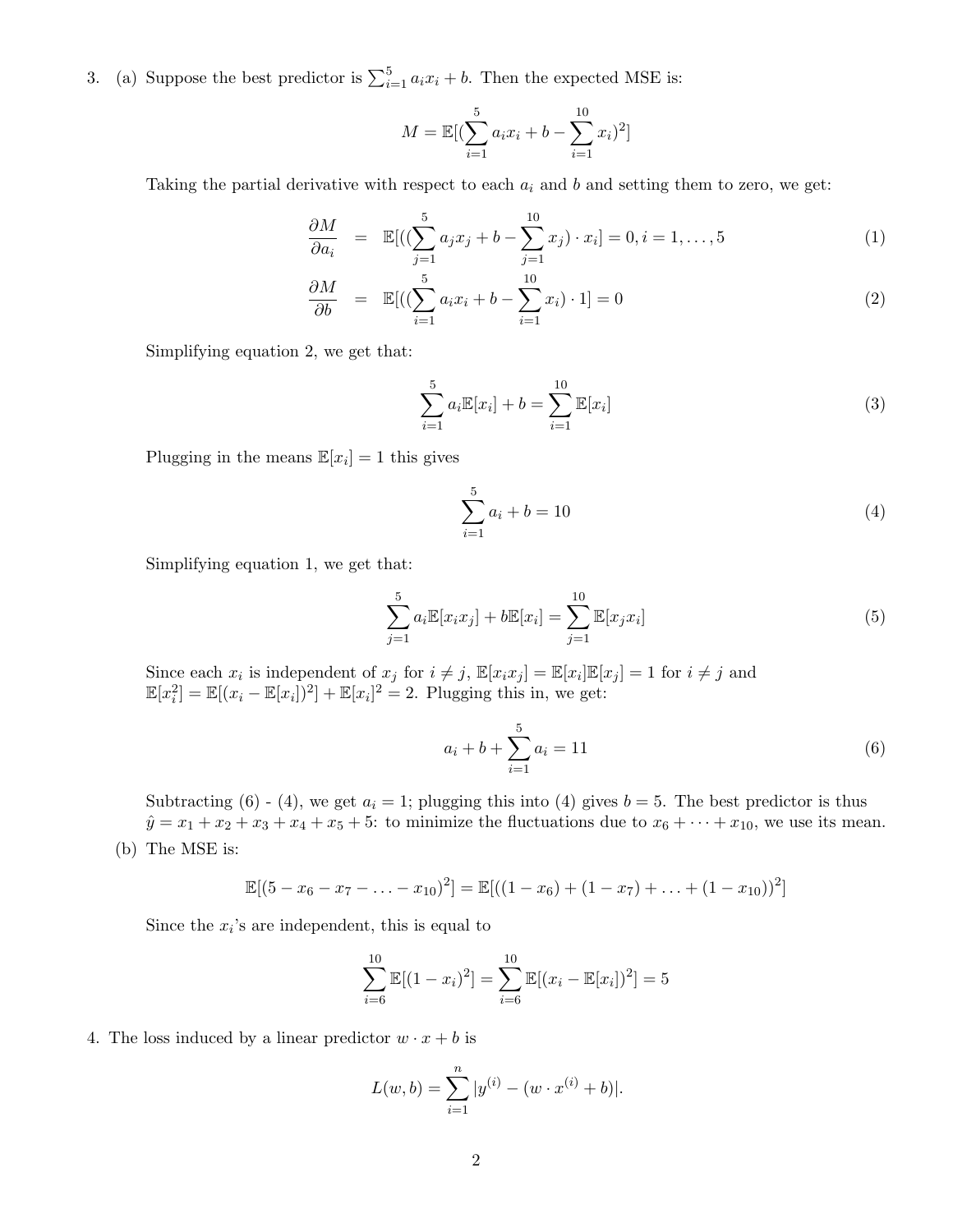5. Define

$$
X = \begin{bmatrix} \leftarrow x^{(1)} \rightarrow \\ \leftarrow x^{(2)} \rightarrow \\ \vdots \\ \leftarrow x^{(n)} \rightarrow \end{bmatrix}
$$

$$
XX^{T} = \begin{bmatrix} x^{(1)} \cdot x^{(1)} & x^{(1)} \cdot x^{(2)} & \cdots & x^{(1)} \cdot x^{(n)} \\ x^{(2)} \cdot x^{(1)} & x^{(2)} \cdot x^{(2)} & \cdots & x^{(2)} \cdot x^{(n)} \\ x^{(n)} \cdot x^{(1)} & x^{(n)} \cdot x^{(2)} & \cdots & x^{(n)} \cdot x^{(n)} \end{bmatrix}
$$

- 6. With vocabulary  $V = \{is, flower, rose, a, an\}$ , the bag-of-words representation of the sentence "a rose is a rose is a rose" is  $(2, 0, 3, 3, 0)$ .
- 7. We want to find the  $z \in \mathbb{R}^d$  that minimizes

$$
L(z) = \sum_{i=1}^{n} ||x^{(i)} - z||^{2} = \sum_{i=1}^{n} \sum_{j=1}^{d} (x_{j}^{(i)} - z_{j})^{2}.
$$

Taking partial derivatives, we have

$$
\frac{\partial L}{\partial z_j} = \sum_{i=1}^n -2(x_j^{(i)} - z_j) = 2nz_j - 2\sum_{i=1}^n x_j^{(i)}.
$$

Thus

$$
\nabla L(z) = 2nz - 2\sum_{i=1}^{n} x^{(i)}.
$$

Setting  $\nabla L(z) = 0$  and solving for z, gives us

$$
z^* = \frac{1}{n} \sum_{i=1}^n x^{(i)}.
$$

8.  $L(w) = w_1^2 + 2w_2^2 + w_3^2 - 2w_3w_4 + w_4^2 + 2w_1 - 4w_2 + 4$ 

(a) The derivative is

$$
\nabla L(w) = (2w_1 + 2, 4w_2 - 4, 2w_3 - 2w_4, -2w_3 + 2w_4)
$$

(b) The derivative at  $w = (0, 0, 0, 0)$  is  $(2, -4, 0, 0)$ . Thus the update at this point is:

$$
w_{new} = w - \eta \nabla L(w) = (0, 0, 0, 0) - \eta(2, -4, 0, 0) = (-2\eta, 4\eta, 0, 0).
$$

- (c) To find the minimum value of  $L(w)$ , we will equate  $\nabla L(w)$  to zero:
	- $2w_1 + 2 = 0 \implies w_1 = -1$
	- $4w_2 4 = 0 \implies w_2 = 1$
	- $2w_3 2w_4 = 0 \implies w_3 = w_4$

The function is minimized at any point of the form  $(-1, 1, x, x)$ .

(d) No, there is not a unique solution.

9. We are interested in analyzing

$$
L(w) = \sum_{i=1}^{n} (y^{(i)} - w \cdot x^{(i)})^2 + \lambda ||w||^2.
$$